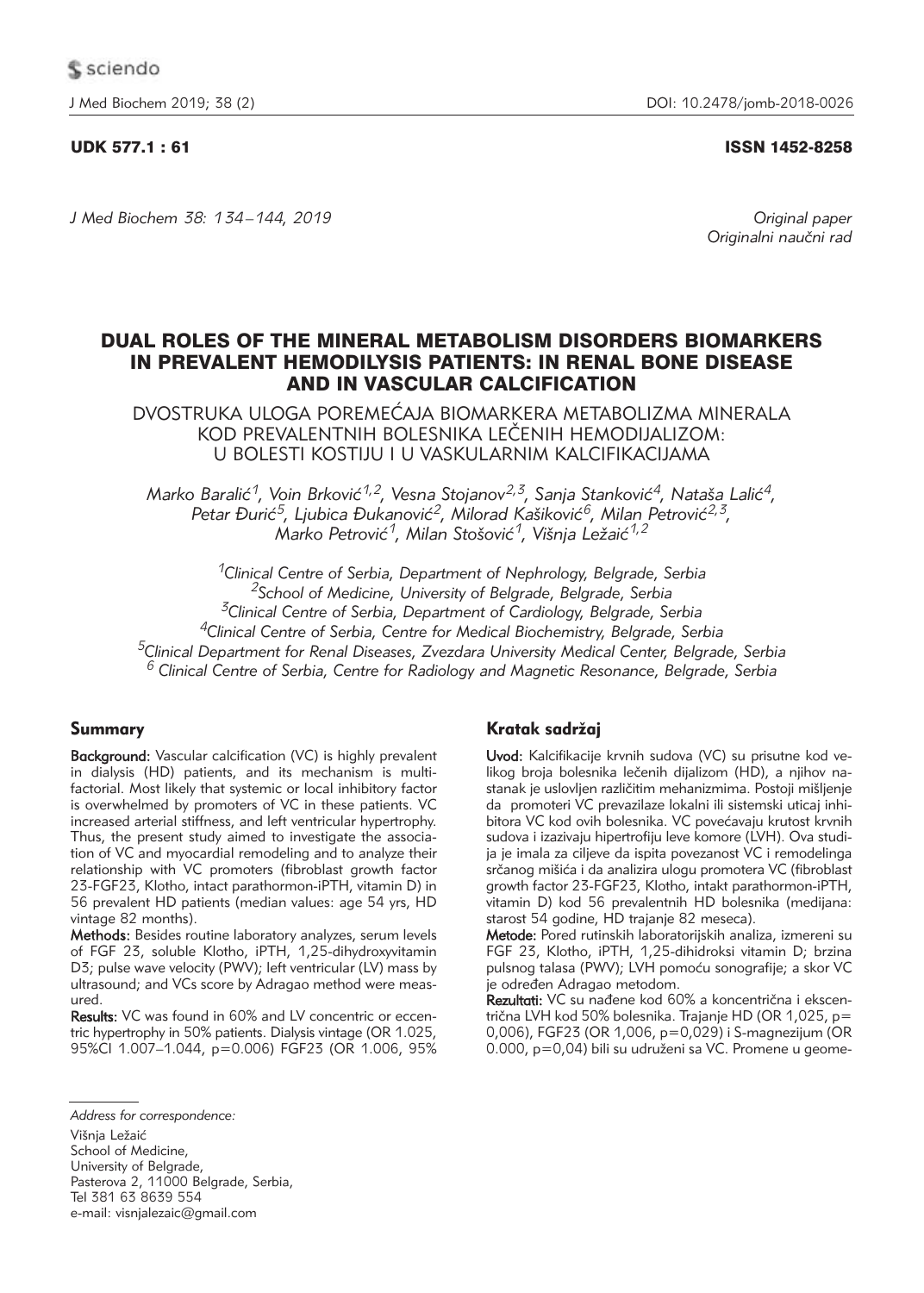CI 0.992–1.012, p=0.029) and serum magnesium (OR 0.000, 95%CI 0.000–0.214, p=0.04) were associated with VC. Changes in myocardial geometry was associated with male sex (beta=-0.273, 95% CI -23.967 1.513, p=0.027), iPTH (beta 0.029, 95%CI -0.059–0.001, p=0.027) and vitamin D treatment (beta 25.49, 95%CI 11.325–39.667, p=0.001). Also, patients with the more widespread VC had the highest LV remodeling categories. PWV was associated patient's age, cholesterol, diastolic blood pressure, LV mass (positively) and serum calcium (negatively), indicating potential link with atherosclerotic risk.

Conclusions: Despite to different risk factors for VC and myocardial remodeling, obtained results could indicate that risk factors intertwine in long-term treatment of HD patients and therefore careful and continuous correction of mineral metabolism disorders is undoubtedly of the utmost importance.

Keywords: hemodialysis, vascular calcifications, myocardial remodeling, FGF23, Klotho

#### Introduction

Patients with end-stage renal disease (ESRD) are at high risk of cardiovascular (CV) morbidity and mortality (1). Besides traditional risk factors (hypertension, diabetes mellitus, obesity, dyslipidemia, smoking, physical inactivity), CKD-related risk factors were found to amplify the mechanisms of CV disease development. The CV burden in ESRD patients includes accelerated atherosclerosis and arteriosclerosis with stiff and noncompliant arteries, and a high prevalence of cardiomyopathy characterized by left ventricular hypertrophy (LVH) and ventricular stiffness (1). Vascular calcifications (VC) have been also recognized as an important risk factor for cardiovascular disease in hemodialysis (HD) patients (2), representing a significant predictor of both all-cause and cardiovascular mortality (3). The hemodynamic consequences of VC include loss of arterial elasticity, development of LVH, decrease in coronary artery perfusion and myocardial ischemia (4–5).

The pathogenesis of VC has been the subject of many studies in which an association with mineral metabolism disorders and renal bone disease was found (6). The process presents as a series of complex biochemical and cellular events in which a number of regulatory proteins that promote or inhibit the deposition of minerals in the blood vessels participate actively (3, 6, 7). Thus, systemic or local inhibitory factors of VC, such as matrix Gla protein, fetuin-A, osteopontin, osteoprotegerin and pyrophosphate, are most likely overwhelmed in CKD patients by promoters (calcium and phosphate abnormalities, extreme serum PTH levels, excess administration of calcium salts, inflammation, malnutrition and oxidative stress) that induce vascular smooth muscle cell damage and death. This leads to an undesirable imbalance favoring excessive calcification (7). Several factors and mechanisms underlying the development of VC in triji miokarda su bile udružene sa muškim polom (beta=- $0,273, p=0,027$ ), iPTH (beta 0,029,  $p=0,027$ ) i lečenjem sa vitaminom D (beta 25,49,  $p=0,001$ ). Bolesnici sa većim VC skorom imali su najviše kategorije LVH. PWV je bila udružena sa starosti bolesnika, koncentracijom holesterola, dijastolnim krvnim pritiskom i LVH (pozitivno) i S-kalcijumom (negativno).

Zaključak: lako su različiti faktori rizika za VC i promene u geometriji miokarda, dobijeni rezultati bi mogli da ukažu na međusobno preplitanje ispitanih faktora kod bolesnika lečenih hemodijalizom. Zbog toga se savetuje pažljiva i stalna korekcija poremećaja u metabolizmu minerala

Ključne reči: hemodijaliza, kalcifikacije krvnih sudova, remodelovanje miokarda, FGF23, Klotho

patients with CKD have been put forward. Besides increased serum levels of calcium and phosphate as the main promoters of calcification, many other factors such as lipids, glucose intolerance/diabetes, uremic toxins, C-reactive protein (CRP) may be involved and have been investigated (7, 8).

Moreover, fibroblast growth factor 23 (FGF23) and its co-receptor, Klotho have emerged as key regulators of mineral homeostasis. A bone derived hormone (9), FGF23 regulates phosphate reabsorption in renal proximal tubules, inhibits production and increases metabolism of 1,25-dihydroxyvitamin D (1,25(OH)2D), and is associated with regulation of parathyroid hormone (PTH) by Klotho dependent and independent pathways (9). Besides influences on phosphate flux (10) Klotho also exhibits several other protective effects against cell senescence, apoptosis and VC (11).

Serum FGF23 levels rise early and exponentially in CKD prior to any detectable increase in serum phosphate and PTH level (12). Contrary to this, poor renal function negatively affects Klotho levels with detectable reduction starting from CKD stage 2. An increase in FGF23 with Klotho deficiency has been reported to promote VC and arterial stiffness in experimental studies (13). However, data observed for humans have not uniformly demonstrated these correlations.

The aim of the present study was to investigate the association of VC and vascular wall function with left ventricular mass and structure and to analyze their relationship with promoters of VC (FGF23, Klotho, PTH, vitamin D) in prevalent hemodialysis patients.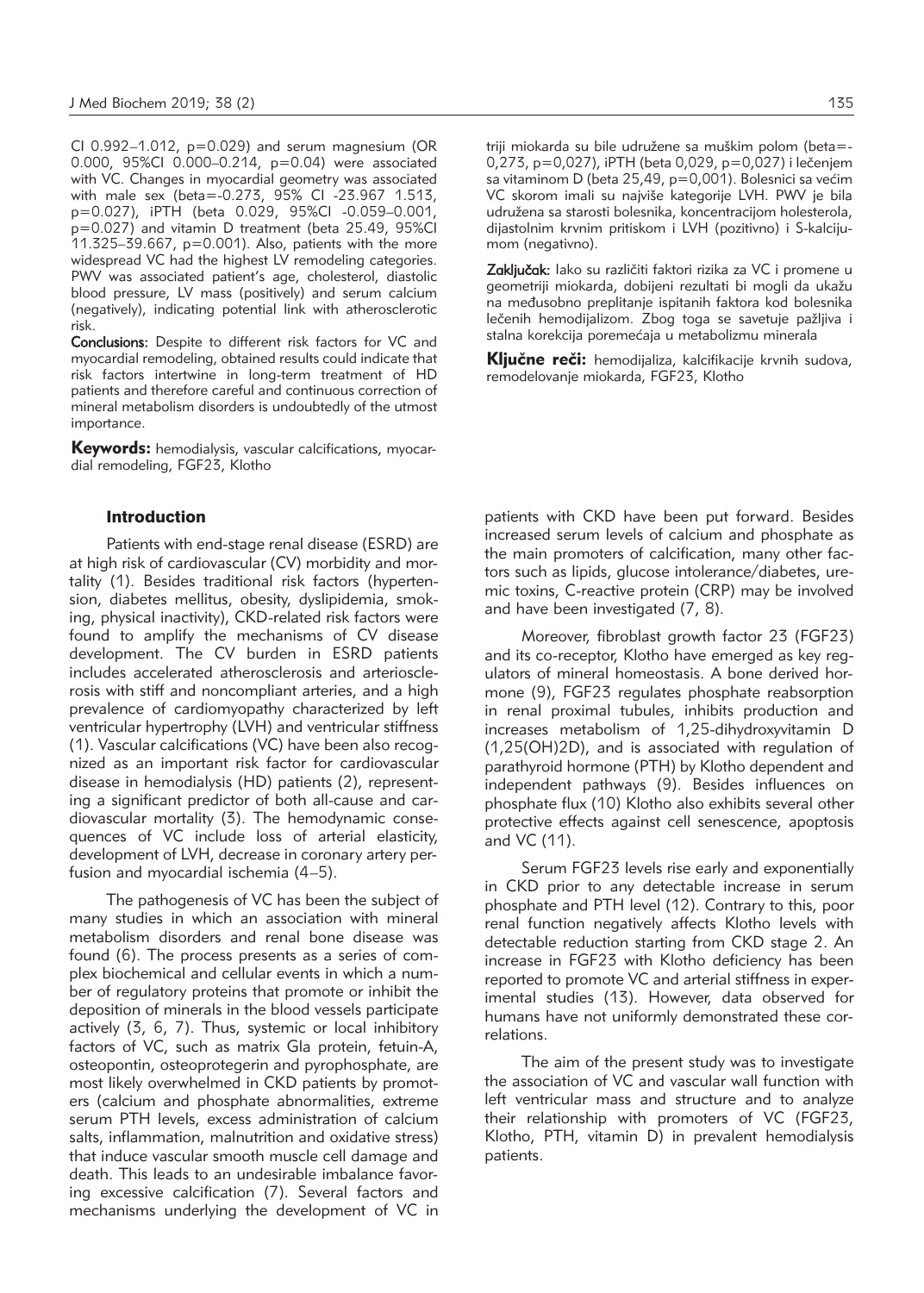## Materials and Methods

The study involved 56 patients with ESRD on HD selected from the pool of patients treated with chronic hemodialysis in the Department of Nephrology, Clinical Center of Serbia. Patients were enrolled if they (1) had been on HD for at least 6 months; (2) agreed to participate in the study, which was approved by the institutional review board; (3) did not have acute CV complications during the 6 months preceding entry into the study; (4) had no hemodynamically significant lower extremity artery occlusive disease; and (5) did not present with atrial fibrillation at the time of pulse wave velocity (PWV) measurement. The patients were monitored for up to 28 months. The Ethics Committee of the Clinical Center of Serbia, evaluated and approved this study (decision No 1690/21, June 9, 2015), and all patients provided written informed consent.

Standard bicarbonate hemodialysis sessions lasted for 12 hours weekly. Dialysate calcium (dCa) concentration was individualized to meet the specific requirements of patients by optimizing management of serum Ca, phosphate, PTH and alkaline phosphatase. The dialysate calcium concentration was chosen as follows: dCa of 1.5 mmol/L was commonly used; dCa at 1.25 mmol/L permitted the administration of vitamin D supplements and Ca-based phosphate binders in the setting of biochemically suspected adynamic bone disease; dCa was raised to 1.75 mmol/L to suppress hyperparathyroidism, having in mind its side effects. Management of renal osteodystrophy also depended on drug availability. Before beginning this cross sectional study the patients had used paricalcitol for 12 to 22 months, except for two subjects who had received the drug for 4 months and 80 months, respectively. In addition, some patients had taken sevelamer for no longer than 12 months. Cinacalcet was given for up to 6 months to only a few patients. Sevelamer and cinacalcet were not used at the start of the study and in the subsequent period.

#### *Biochemical analyses*

The following laboratory data were recorded: serum levels of urea, creatinine, uric acid, total protein, CRP, lipid profile, phosphate, calcium, alkaline phosphatase, iPTH, as well as hematological analyses, iron status, mean standard weekly Kt/V and urea reduction ratio (URR). We also determined 1,25-vitamin D3, FGF 23 and soluble Klotho.

The routine biochemical parameters were measured by standard laboratory techniques. An immunoradiometric assay was used to measure iPTH (ELSA-PTH, CIS bio International) and normal values are 11 to 62 pg/mL. Serum levels of FGF23 were assayed with a commercially available kit (Cusabio, USA) using ETI-max 3000 (Dia-Sorin). According to the manu facturer's package insert, the measurement range is 3.12–200 pg/mL with a lower limit of detection of 0.78 pg/mL. Intra-assay precision was  $<8\%$ , and inter-assay precision <10%. Serum levels of soluble Klotho were assayed with a commercially available kit (Cusabio, USA) using ETI-max 3000 (Dia-Sorin). According to the manufacturer's package insert, the measurement range is 0.156 ng/mL–10 ng/mL with a lower limit of detection of 0.039 ng/mL. Intra-assay precision was <8% and interassay precision <10%. Serum 1,25(OH)2D was determined with a commercial chemiluminescent immunoassay (DiaSorin S.p.A., Italy) using the LIAI-SON<sup>®</sup> Analyzer (Diasorin S.p.A., Italy ). The measuring range was 7.6–147.8 ng/mL, the limit of quantification was 3.5 ng/mL and intra- and inter-assay coefficients of variation were between 2.5% and 6.5%.

## *Vascular calcifications*

Vascular calcification in the iliac, femoral, radial and digital arteries in plain radiographic films of pelvis and hands were evaluated by one person. A simple VC score was calculated as described by Adragao et al. (14). In brief, the pelvis radiographic films were divided into four sections by two imaginary lines: a horizontal line over the upper limit of both femoral heads and a median vertical line over the vertebral column. Films of the hands were divided by a horizontal line over the upper limit of the metacarpal bones for each hand. The presence of linear calcifications in each section was counted as 1 and absence as 0. The final score was the sum of all the sections, ranging from 0 to 8, whereby  $0 =$  no calcification, 1-  $\bar{3} =$ mild calcification,  $> 4$  = severe calcification.

## *Cardiovascular evaluation*

Cardiac structure was assessed by echocardiographic examination using VIVID 7 (General Electric Medical Systems, Horten, Norway) by one experienced cardiologist blinded to the clinical data of the study patients. Two-dimensional and two-dimensionally guided M-mode images were recorded from the standardized views according to the American Society of Echocardiography recommendations (15). Inter ventricular septal wall thickness in diastole, left ventricular internal diameter in diastole, and left ventricular posterior wall thickness in diastole were measured in the left parasternal long-axis view. Left ventricular mass (LVM), index of LVM (iLVM) and relative wall thickness (RWT) were calculated on-line and categorized according to the recommendations (16). The following categories of iLVM were recorded: iLVM inside the reference range, and mildly, moderately and severely abnormal indices. RWT allows further classification of LVM increase as either concentric hypertrophy ( $RWT > 0.42$ ) or eccentric hypertrophy ( $RWT \leq 0.42$ ).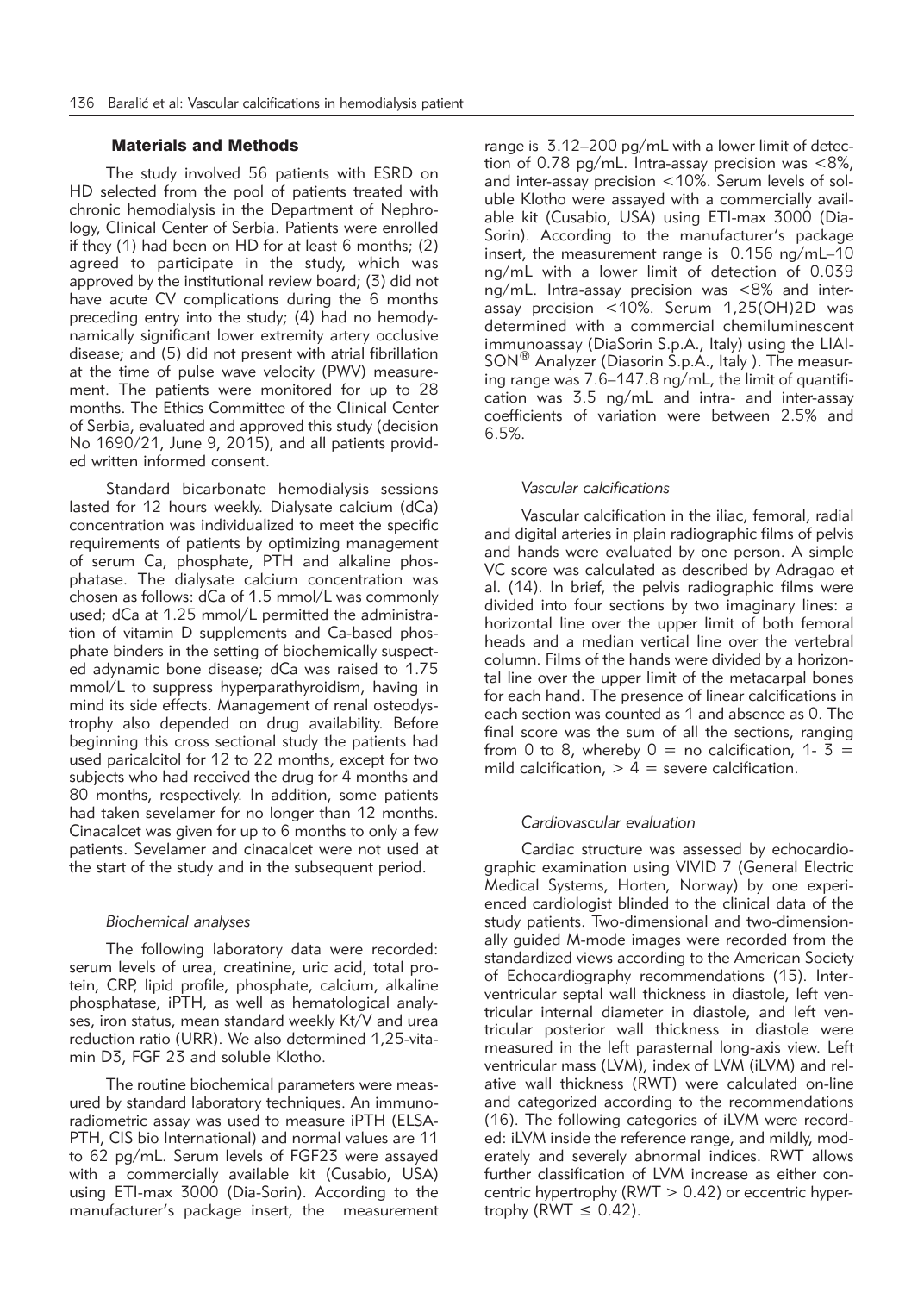Pulse wave velocity (PWV) was assessed using the Complior SP system (Artech Medical, Pantin, France) utilizing two sensors (1 carotid and 1 femoral) simultaneously to determine the velocity of the pulse wave in relation to the distance between the femoral artery and the suprasternal notch (17). A directly measured PWV >12 m/s cutoff was used according to previously published reference values (18), together with the corresponding association with adverse CV events as determined.

Ankle brachial index (ABI) values were determined 10–30 min before HD with an ABI-form device that automatically and simultaneously measured blood pressure in both arms and ankles using a Doppler device (19). Briefly, occlusion and monitoring cuffs were placed tightly around the upper arm without blood access and on both lower extremities with the patient in a supine position. The ABI was calculated from the ratio of the ankle systolic blood pressure divided by the arm systolic blood pressure. ABI measurements were done twice for each patient. Low ABI (<0.9) identifies obstructive artery disease, while high ABI ( $>1.3$ ) is caused by stiff non-compressible distal arteries, probably connected with distal artery calcification (20).

Additional variables of interest from patients' files were: systolic and diastolic blood pressures recorded during dialysis, demographic data (age, gender), co-morbidities (diabetes, hypertension, cardiac diseases: ischemic heart disease, heart failure, cerebrovascular accident, and other chronic diseases), and underlying kidney disease, dialysis duration, previous parathyroidectomy, treatment used (antihypertensives, phosphate binders, vitamin D, erythropoietin stimulating agents-ESA).

#### *Statistical analysis*

Descriptive data are presented as the mean (SD) for normally distributed variables and as median (IQR) for non-normally distributed variables. Categorical variables are expressed as absolute numbers with percentages. Univariable regression analysis was used to evaluate the relation of various demographic, clinical and biochemical variables with vascular wall characteristics, and indices of myocardial remodeling. Pearson's correlation and linear logistic regression models were used to assess association between PWV, ABI, iLVH and RWT and other parameters. Binary logistic regression analysis for VS (VS score  $0 = 0$  and score  $1-8 = 1$ ) was used to predict the odds ratio (OR) of being a case based on the values of the independent predictors. Since the number of variables showing events was small, and there was significant correlation between some independent variables, several models were used in logistic regression analyses. The models were assembled so that the number of combining independent variables was in line with the number of events and the variables between which there was significant correlation were not combined. All statistical analyses were performed using SPSS version 21 (SPSS, Inc, Chicago, IL, USA). A p-value  $\leq$  0.05 was considered statistically significant.

## **Results**

The study included 56 prevalent hemodialysis patients (29 men) of mean age  $54 \pm 13$  years (range 29 – 79 years). The mean duration of HD was 82 months (M, IQ 31–170.5). Causes of CKD were diabetes mellitus (6 patients or 10.7%), hypertension (11 patients or 19.6%), glomerular disease (7 patients or 12.5%), cystic kidney disease (7 patients or 12.5%), renal calculosis (12 patients or 21.4%), Balkan endemic nephropathy (2 patients or 3.6%) and other diseases (11 patients or 19.6%). Subtotal parathyroidectomy was performed in 11 patients before enrolment, and all patients had received surgery 5 to 18 years previously except for one who had had an operation a year before the study started.

Baseline biochemical parameters and treatment at enrolment are shown in *Table I*. Hypocalcemia was present in 35.7% patients and hyperphosphatemia in 58.9%, among whom 16 individuals had serum phosphate levels above 2.0 mmol/L. The median iPTH was 115.5 pg/mL, with an IQ range between 38 and 341.8 pg/mL. Analysis of individual values showed that more than half of the patients (33/59%) had iPTH lower than 150 pg/mL and among them three patients had previously undergone partial parathyroidectomy. The median alkaline phosphatase value was inside the reference range but seven patients had higher and two patients lower levels than the reference values. Low concentrations of circulating 1,25D were found in 25 patients. Median FGF23 concentration was above the upper reference value, i.e. 812 pg/mL (IQR 333–1500). Moreover, median circulating Klotho was 0.039 ng/mL (IQR 0.028 – 0.066) which is below the reference value. Most subjects were treated with oral phosphate binders. Thus, 75% of the patients received calcium-containing phosphate binders and 5.3% of them were given the noncalcium-containing phosphate binder, lanthanum carbonate. Vitamin D (calcitriol, 7 patients) or vitamin D analogues (paricalcitol, 11 patients; alphacalcidol, 5 patients), alone (6 patients) or in combination with phosphate binders (17 patients) were given to 41% of the participants depending on the laboratory results for minerals.

Data on arterial and myocardial parameters for our patients are presented in *Table II*. Vascular calcifications were not found in 38.6% of prevalent patients treated with hemodialysis, while an Adragao score above 4 was present in 38.6% of them (three individuals had the highest Adragao score, i.e. 8). The number of patients with VC score 8 increased with longer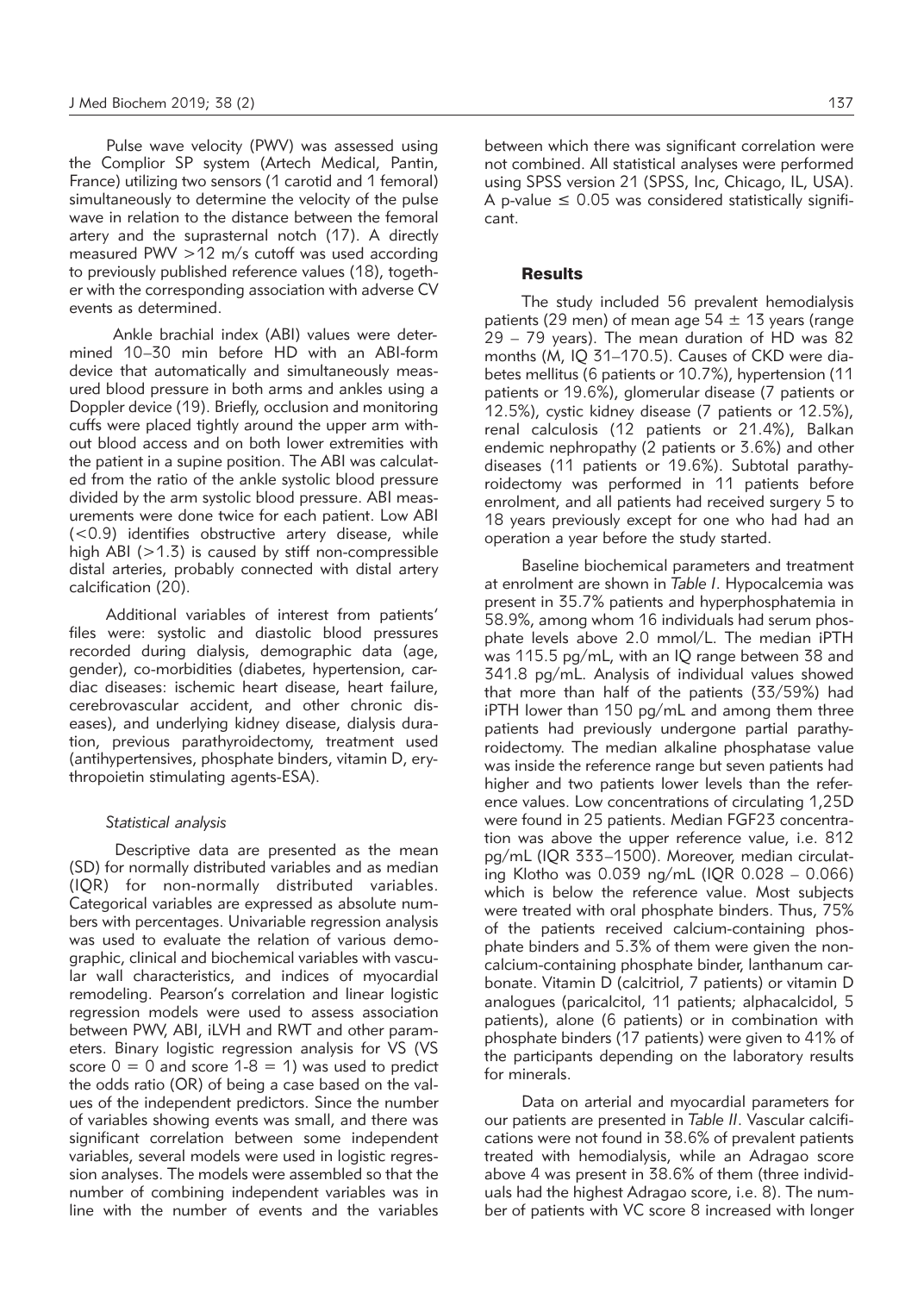Table I Baseline biochemical parameters at the enrolment of the study.

|                                                                                                                                 | $\overline{x} \pm S$ D<br>Median (25 - 75 IQ)                   | Reference values    |
|---------------------------------------------------------------------------------------------------------------------------------|-----------------------------------------------------------------|---------------------|
| Calcium, number (%):<br>$< 2.15$ , mmol/L<br>$>2.65$ , mmol/L                                                                   | $2.2$ (2.07 – 2.3)<br>20 (35.7%)<br>2(3.5%)                     | 2.15-2.65 mmol/L    |
| Phosphate, number (%):<br>$>1.55$ ( $>2.0$ ), mmol/L                                                                            | $1.7 \pm 0.4$<br>33-58.9% (16=28.5%)                            | $0.8 - 1.55$ mmol/L |
| Alkaline phosphatase, U/L                                                                                                       | $70(52 - 96.2)$                                                 | 40-120 U/L          |
| iPTH, pg/mL<br>number $(\%)$ :<br>< 150<br>>600                                                                                 | $115.5(38 - 341.8)$<br>33 (58.9%)<br>$9(16.0\%)$                |                     |
| 1,25 dihydroxyvitamin D, ng/mL<br>number (%):<br>$<$ 20<br>$20 - 30$<br>>30                                                     | $36.7 \pm 19.1$<br>10 (17.8%)<br>15 (26.7%)<br>31 (55.3%)       | 7.6-147.8 ng/mL     |
| FGF 23, pg/mL<br>number $(\%)$ :<br>< 200<br>>200<br>$>1000*$                                                                   | 812 (333-1500)<br>7<br>49 (87.5%)<br>25 (44.6%)                 | 3.12-200 pg/mL      |
| Klotho, ng/mL<br>number (%):<br>25% Percentiles<br>M<br>75% Percentiles                                                         | $0.039(0.028 - 0.066)$<br>19 (33.9%)<br>21(37.5%)<br>16 (28.6%) | $0.156 - 10$ ng/mL  |
| Treatment: yes<br>Vitamin D<br>Phosphate binders<br>Calcium based<br>Non calcium based<br><b>ESA</b><br>Anti hypertensive drugs | 23 (41%)<br>42 (75%)<br>3(5.3%)<br>33 (58.9%)<br>33 (58.9%)     |                     |

\* out of patients with FGF23 > 200 pg/mL

ESA= erythropoietin stimulating agents



Figure 1 Frequency of vascular calcifications estimated by Adragao score depending of dialysis vintage.



Figure 2 Frequency of index of left ventricular mass and of relative wall thickness (RWT) categories depending of vascular calcification (Adragao) score (significance of differences are given in text).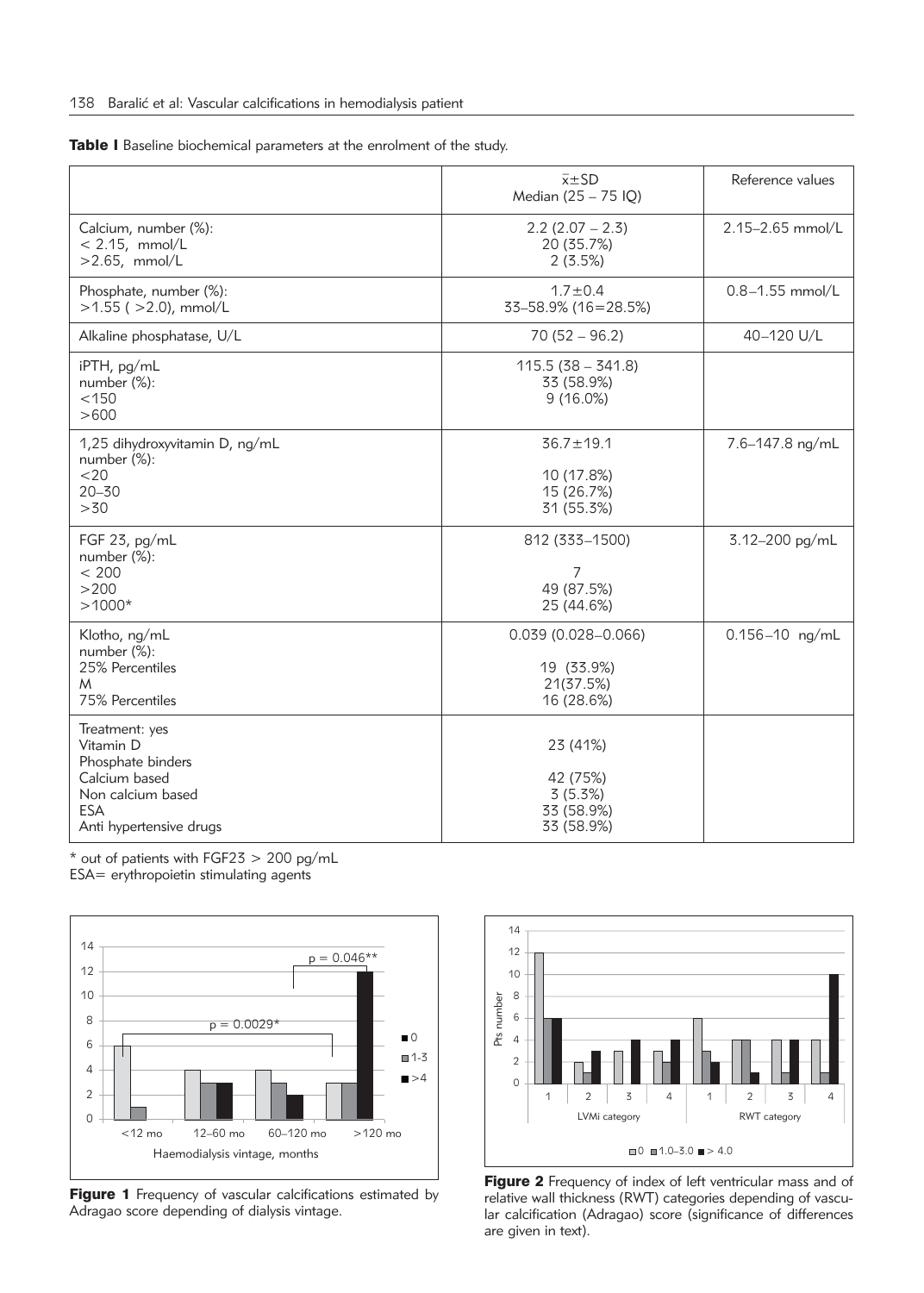Table II Arterial and hemodynamic parameters in studied hemodialysis patients.

|                                                                                                                           | $\bar{x}$ ±SD or median<br>$(25 - 75$ IQ)             |
|---------------------------------------------------------------------------------------------------------------------------|-------------------------------------------------------|
| Adragao score, number (%) 0<br>$1 - 3$<br>>4                                                                              | 22(38.6%)<br>12 (22.7%)<br>22(38.6%)                  |
| PWV, m/s<br>Number (%)<br>PWV > 12                                                                                        | 8.6 (7.525-10.03)<br>5(8.9%)                          |
| ABI, number (%)<br>< 0.9<br>>1.3                                                                                          | $1.18 \pm 0.17$<br>1(0.02%)<br>7(12.5%)               |
| iLVM, $g/m2$                                                                                                              | $109.1 \pm 23.3$                                      |
| Categories iLVM, number (%):<br>reference range<br>mildly abnormal<br>moderately abnormal<br>severly abnormal             | 29 (51.8%)<br>8(14.3%)<br>9(16.1%)<br>10 (17.8%)      |
| <b>RWT</b>                                                                                                                | $393 \pm 78.9$                                        |
| Categories RWT, number (%):<br>normal geometry<br>concentric remodeling<br>concentric hypertrophy<br>eccentric hypertophy | 15 (26.7%)<br>12 (21.5%)<br>$9(16.1\%)$<br>20 (35.8%) |

iLV M= index of left ventricular mass, PWV = pulse wave velocity, ABI= ankle-brachial index, RWT= relative wall thickness

Table III Association of vascular score with demographic data and biochemical variables determined with multivariate logistic regression analysis (binary).

| Dependent<br>variable | Independent<br>variables | <b>OR</b> | B         | D     | 95% CI for B |             |
|-----------------------|--------------------------|-----------|-----------|-------|--------------|-------------|
|                       |                          |           |           |       | Lower Bound  | Upper Bound |
| Adragao score         | Dialysis vintage         | 1.025     | 0.025     | 0.006 | 1.007        | 1.044       |
|                       | Magnesium                | 0.000     | $-12.627$ | 0.04  | 0.000        | 0.214       |
|                       | FGF23                    | 1.006     | $-0.004$  | 0.029 | 0.992        | 1.012       |

Adragao score as binary variable: score 0 denoted as 0 and score 1-8 as 1

hemodialysis duration (*Figure 1*). Significantly fewer patients dialyzed for more than 120 months had VC 0, compared with those receiving dialysis for less than 12 months (p = 0.0029) and *vice versa.* Namely, relatively more patients dialyzed for more than 120 months had VC score 8 in comparison to the number dialyzed for less than 120 months ( $p = 0.0052$ ) or to patients dialyzed for 12–60 months ( $p = 0.046$ ). The median PWV was 8.6 m/s, while 8.9% of our patients had a PWV >12 m/s. The mean ABI was within the reference range, but every fifth patient showed some abnormality, i.e. higher than 1.3 or lower than 0.9. Half of the studied patients had iLVM inside the reference range, but a severely abnormal iLVM was revealed in 18% of them. However, many (73%) of our patients manifested different abnormal categories of LV remodeling, and among them 35.8% had eccentric hypertrophy. In addition, patients with more widespread VC had the highest LV remodeling categories, and the differences are statistically significant (*Figure 2*). In other words, in comparison to patients with VC 0, patients with a VC score >4 had both concentric and eccentric LVH more frequently ( $p =$ 0.035). The same was true for patients with VC score 1-3 ( $p = 0.0085$ ). In addition, patients with VC score above 4 exhibited more eccentric hypertrophy in comparison to patients with score  $0$  ( $p = 0.041$ ) or score  $1-3$  ( $p = 0.0183$ ).

In multivariable binary logistic regression analysis, VC was significantly associated with dialysis vintage and FGF23 positively, but with magnesium negatively (*Table III*). In multivariable linear regression analysis PWV was associated with patient's age, cholesterol, diastolic blood pressure, iLVM and RWT (positively) and serum calcium (negatively), while ABI was correlat-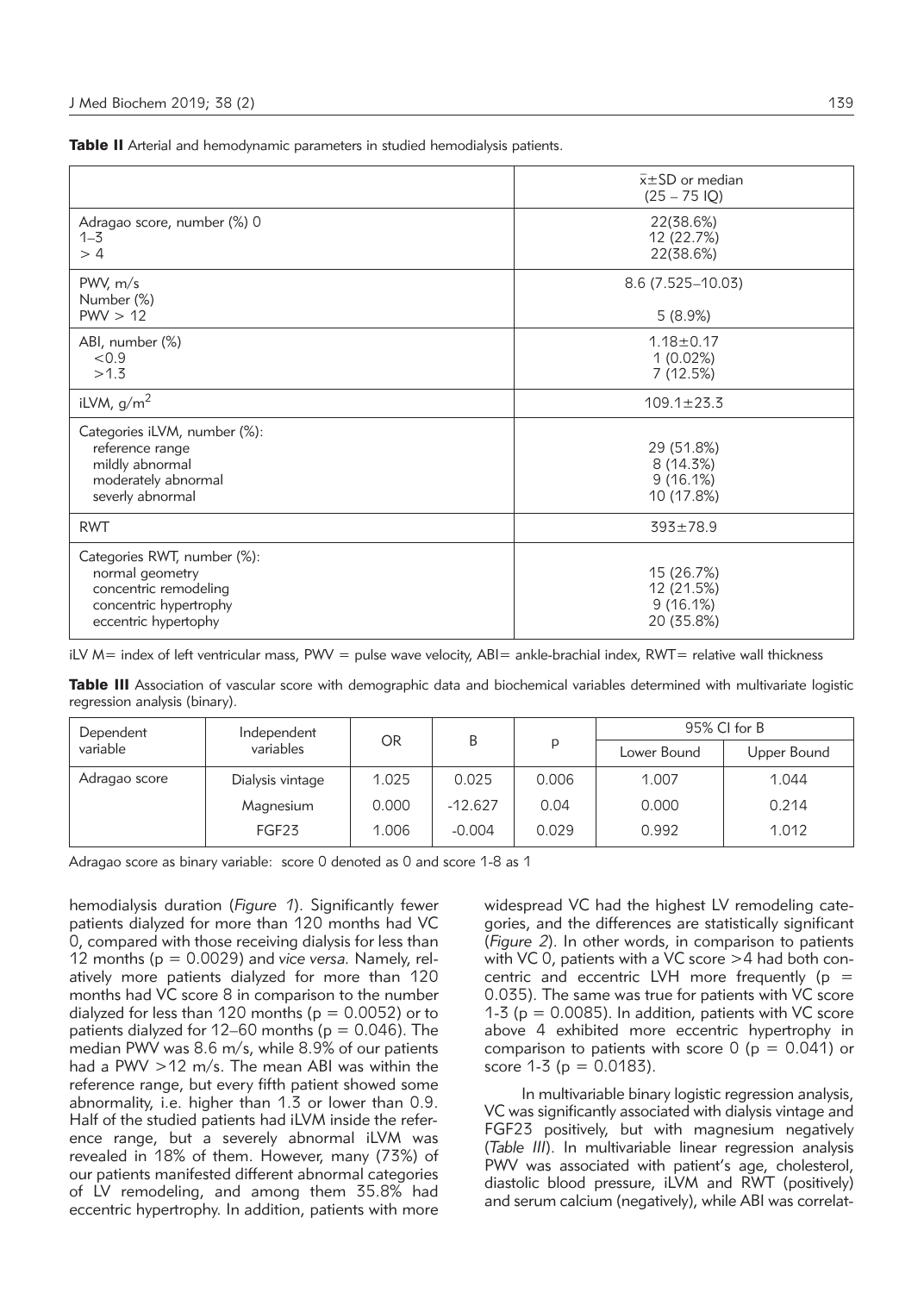| Table IV Association of PWV, ABI and iLVM with demographic data and biochemical variables determined with multivariate linear |  |  |
|-------------------------------------------------------------------------------------------------------------------------------|--|--|
| regression analysis.                                                                                                          |  |  |

| Outcome<br>variable | Independent<br>variable                                                      | <sub>B</sub>                                                     | $\beta$                                                        | p                                                  | 95% CI                                                                                                |  |
|---------------------|------------------------------------------------------------------------------|------------------------------------------------------------------|----------------------------------------------------------------|----------------------------------------------------|-------------------------------------------------------------------------------------------------------|--|
| <b>PWV</b>          |                                                                              |                                                                  |                                                                |                                                    |                                                                                                       |  |
|                     | Age<br>Cholesterol<br>sCa<br>Diastolic BPiLVMRWT                             | 0.069<br>0.661<br>$-4.296$<br>0.0514<br>0.027<br>0.008           | 0.372<br>0.295<br>$-0.342$<br>0.447<br>0.275<br>0.282          | 0.013<br>0.045                                     | 0.015 0.124<br>0.008 1.314<br>$-7.375$ 1.216<br>0.026 0.077<br>0.004 0.050<br>0.001 0.015             |  |
| ABI                 |                                                                              |                                                                  |                                                                |                                                    |                                                                                                       |  |
|                     | Hb<br>Uric acid                                                              | 0.0044<br>$-0.0006$                                              | 0.314<br>$-0.307$                                              | 0.017<br>0.019                                     | 0.001 0.008<br>$-0.001$ $0.000$                                                                       |  |
| iLVM                |                                                                              |                                                                  |                                                                |                                                    |                                                                                                       |  |
|                     | Sex<br><b>iPTH</b><br>Treatment with vit D                                   | $-12.740$<br>0.0294<br>25.496                                    | $-0.273$<br>$-0.298$<br>0.544                                  | 0.027<br>0.027<br>0.001                            | $-23.967 - 1.513$<br>$-0.059$ $0.001$<br>11.325 39.667                                                |  |
| <b>RWT</b>          |                                                                              |                                                                  |                                                                |                                                    |                                                                                                       |  |
|                     | Sex<br>Age<br>Hemoglobin<br>Phosphate<br><b>iPTH</b><br>Treatment with vit D | $-47.88$<br>1.946<br>$-2.033$<br>$-50.512$<br>0.195<br>$-55.648$ | $-0.296$<br>0.341<br>$-0,322$<br>$-0.276$<br>0.583<br>$-0.351$ | 0.048<br>0.039<br>0.032<br>0.043<br>0.001<br>0.033 | $-95.3 - 0.464$<br>0.101 3.791<br>$-5.884 - 0.181$<br>-99.455 -1.569<br>0.082 0.307<br>-106.731 4.566 |  |

ed with hemoglobin concentration and uric acid, iLVM was associated with male sex and treatment with vitamin D (positively) and iPTH (negatively), and RWT was associated with male sex, age and iPTH (positively) and phosphate, hemoglobin concentration and treatment with vitamin D (negatively) (*Table IV*).

#### **Discussion**

This study showed that a considerable number of prevalent hemodialysis patients had damage to both peripheral artery walls and geometry of the myocardium. Evaluated by plain radiography, VC was found in almost 60% of the studied patients, and 50% of them had left ventricular concentric or eccentric hypertrophy. Arterial wall functional damage, measured with PWV and ABI, was less frequently present in the studied group, i.e. in five and eight patients, respectively.

The frequency of cardiovascular damage in our patients is similar to values already reported for prevalent hemodialysis or peritoneal dialysis patients (4).

When evaluating the most common changes, VC and myocardial remodeling did not share similar risk factors. Thus, according to our analyses, VC score was independently associated with dialysis vintage and FGF23 (positively) and magnesium (negatively). Changes in geometry of the myocardium i.e. iLVM and RWT were independently associated with patient's sex (males), iPTH and vitamin D treatment. In addition patient's age and hemoglobin concentration were selected as independent predictors of RWT. Nevertheless, patients with more widespread VC expressed the highest LV remodeling categories, and the differences are statistically significant. In other words, in comparison to patients with VC 0, patients with VC score  $>4$ had concentric or eccentric LVH more frequently ( $p =$ 0.035). The same was true for patients with VC score 1-3 ( $p = 0.0085$ ). Our data are in accordance with previous studies reporting an association between VC in HD patients and dialysis vintage, serum magnesium and FGF23 concentration. Many reports have underlined the significance of dialysis vintage on the development and progression of VC (21–23). In the study of Goldsmith and colleagues involving 38 patients on hemodialysis for 10–25 years, radiographic VC prevalence increased from 39% at dialysis onset to 92% after average dialysis duration of 16 years. Calcification severity also increased with vintage (23).

Over the last decade, an increasing number of investigations have demonstrated a close relationship between serum magnesium concentration and CV disease risk in the general population and ESRD patients (24). There is evidence that magnesium insufficiency is a pro-atherogenic factor involved in endothelial dysfunction, atherosclerosis, and vascular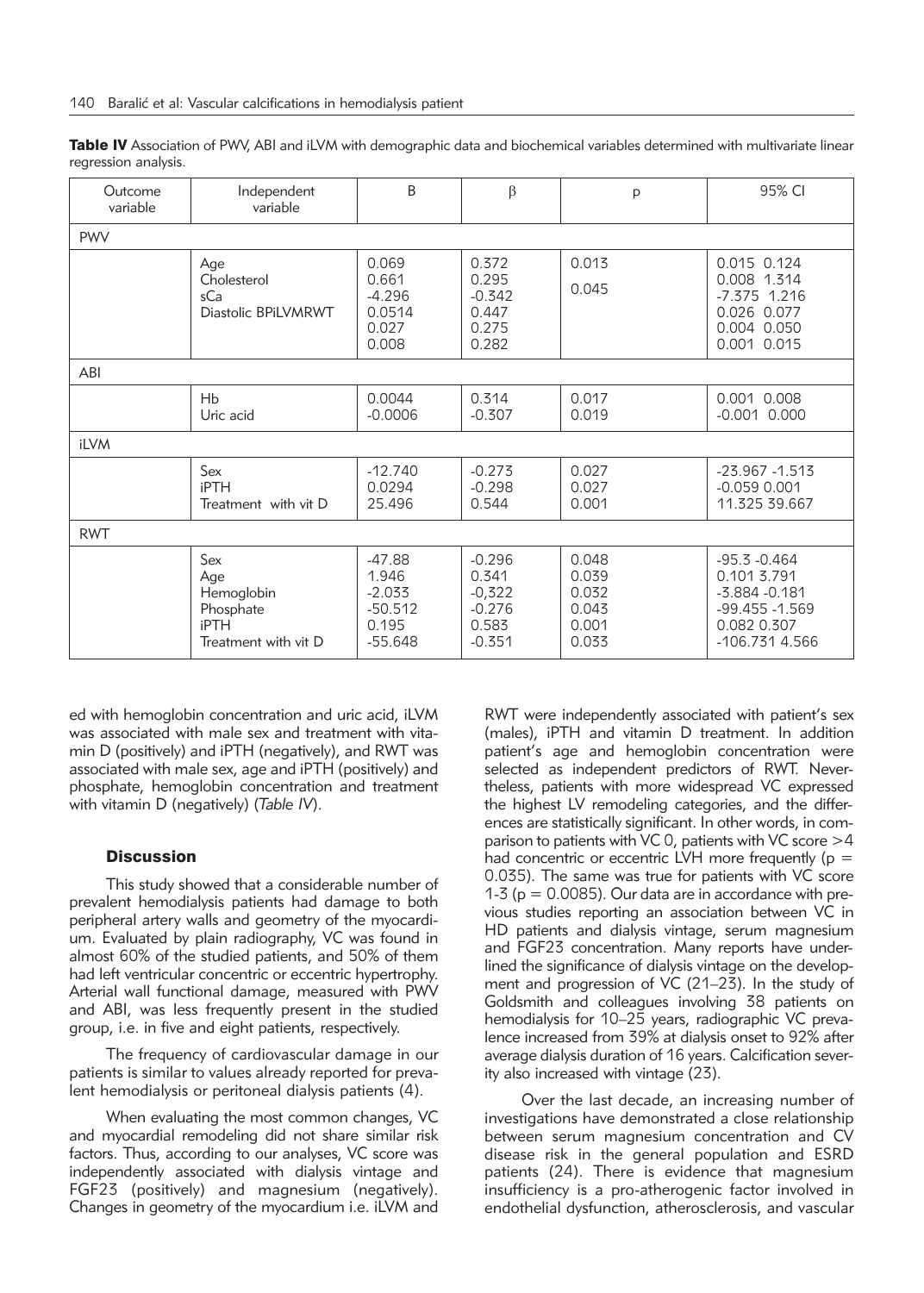calcification (24). However, the precise mechanisms and their contribution to cardiovascular protection remain unclear but two mechanisms have been proposed: first, magnesium may bind phosphate and delay calcium phosphate crystal growth in the circulation, thereby passively interfering with calcium phosphate deposition in the vessel wall; and second, magnesium may regulate vascular smooth muscle cell transdifferentiation towards an osteogenic phenotype by active cellular modulation of factors associated with calcification (24).

It was reported that FGF23 concentrations are often 100–1000 fold above the normal range in CKD patients and increases as CKD progresses to ESRD (26). In our study, serum FGF23 levels were elevated in most patients but particularly in those with a high VC score. Also, FGF23 appeared as the only mineral metabolism-related factor independently associated with VC. Our results are in accordance with earlier findings for CKD and dialysis patients (12, 27–29). Contrary to this, the study of 1,500 patients with CKD stages 2– 4 enrolled in the Chronic Renal Insufficiency Cohort (CRIC), failed to detect an association of FGF23 with coronary or thoracic aorta calcification and this was supported by the results of an experimental investigation carried out at the same time (30). However, hyperphosphatemia was strongly associated with prevalence and severity of coronary artery calcification independent of FGF23. The authors suggested that FGF23 and hyperphosphatemia are independently involved in VC pathogenesis in CKD patients.

Previous studies have demonstrated that VC is closely associated with serum levels of calcium, phosphate and calcium phosphate product (4, 21). High serum phosphate levels might be considered as a 'vascular toxin' (31). Phosphorus is a stimulant of osteochondrogenic differentiation and apoptosis of vascular smooth muscle cells, which is also related to upregulation of the expression of the growth arrestspecific gene 6 product and its receptor (32). Furthermore, clinical studies have shown that patients with the poorest phosphate control have the most rapid progression of VC (32). In our study hyperphosphatemia was found in 33 (59%), hypocalcemia in 20 (36%) and dysregulation of PTH in 42 (75%) patients. Despite such a high frequency of calcium, phosphate and iPTH disorders, no influence on VC was found. However, VC does not only develop as the consequence of a wide range of different biological processes, but also owing to pharmacological interventions. Patients included in the present analysis were dialyzed for a minimum of 20 months (median 82 months, IQ 31-170.5) before our analysis. During the dialysis vintage, plus the period of CKD prior to dialysis, cardiovascular changes would have been developing due to various metabolism disorders associated with chronic renal failure but the influence of pharmacological interventions cannot be overlooked. In the period preceding the study, treatment options in Serbia were limited, especially phosphate binders.

Most patients were, and still are treated with calcium containing phosphate binders, which have been associated with progressive coronary artery and aortic calcification (33). Serum PTH levels outside the target guideline range were found in a large number of our patients. Thus, nine patients had iPTH above the upper limit and 33 below the lower limit of KDOQI for iPTH (34). Over-suppression of PTH can be explained by excessive calcium load (through treatment) or by parathyroidectomy. Elevated iPTH leading to high turnover bone disease and low PTH, a risk factor causing low bone turnover, can augment VC development and progression (35, 36). In the present crosssectional study, association between the various variables and VC was observed at one point, but not with the particular metabolic disorders and therapeutic interventions undertaken. However, the time spent on HD, which includes all such events was selected as a significant independent predictor of VC. Nevertheless, it may be assumed that FGF23, as a key regulator of mineral homeostasis, connected with all previous disorders, was singled out here as a variable significantly associated with VC.

Many studies reported association between PWV and VC (37, 38). We failed to find this relationship but PWV above the cut off value of 12 was detected in only five patients and all of them had the highest VC score of 8. Multivariate linear regression analysis found that PWV was associated with both traditional cardiovascular risk factors, including patient's age, diastolic blood pressure and LVMI, and with nontraditional risk factors such as serum calcium and cholesterol levels, suggesting a potential link between atherosclerotic risk and arterial stiffness in hemodialysis patients. Our results are in line with previous data that pathological PWV can be expected in older hemodialysis patients. Ferreira and coworkers reported that almost 37% of their 278 dialysis patients had pathological PWV, which was strongly associated with age. They recommended that if an ESRD patient younger than 60 years has PWV >12, that is of critical relevance for early intervention guidance (39).

The myocardial structure results presented here showed that besides patient's sex, LV remodeling was associated with iPTH and treatment with vitamin D. This means that the lower the iPTH, the greater the LVH. Moreover, our patients treated with vitamin D had higher categories of LV abnormalities i.e. concentric and eccentric LVH. All these results contrast with previously published data. PTH is one of the uremic factors that have been implicated in the pathogenesis of LVH and cardiac dysfunction in CKD patients. Myocardial cells are affected by PTH via specific receptors on the membrane. In addition, an experimental study indicated that PTH induced cardiac interstitial fibrosis through the permissive activation of cardiac fibroblasts (40). Many clinical studies have also demonstrated a relationship between high values of PTH and LVH (41). This is supported by an intervention study finding showing that calcimimetics successfully lowered serum PTH levels, followed by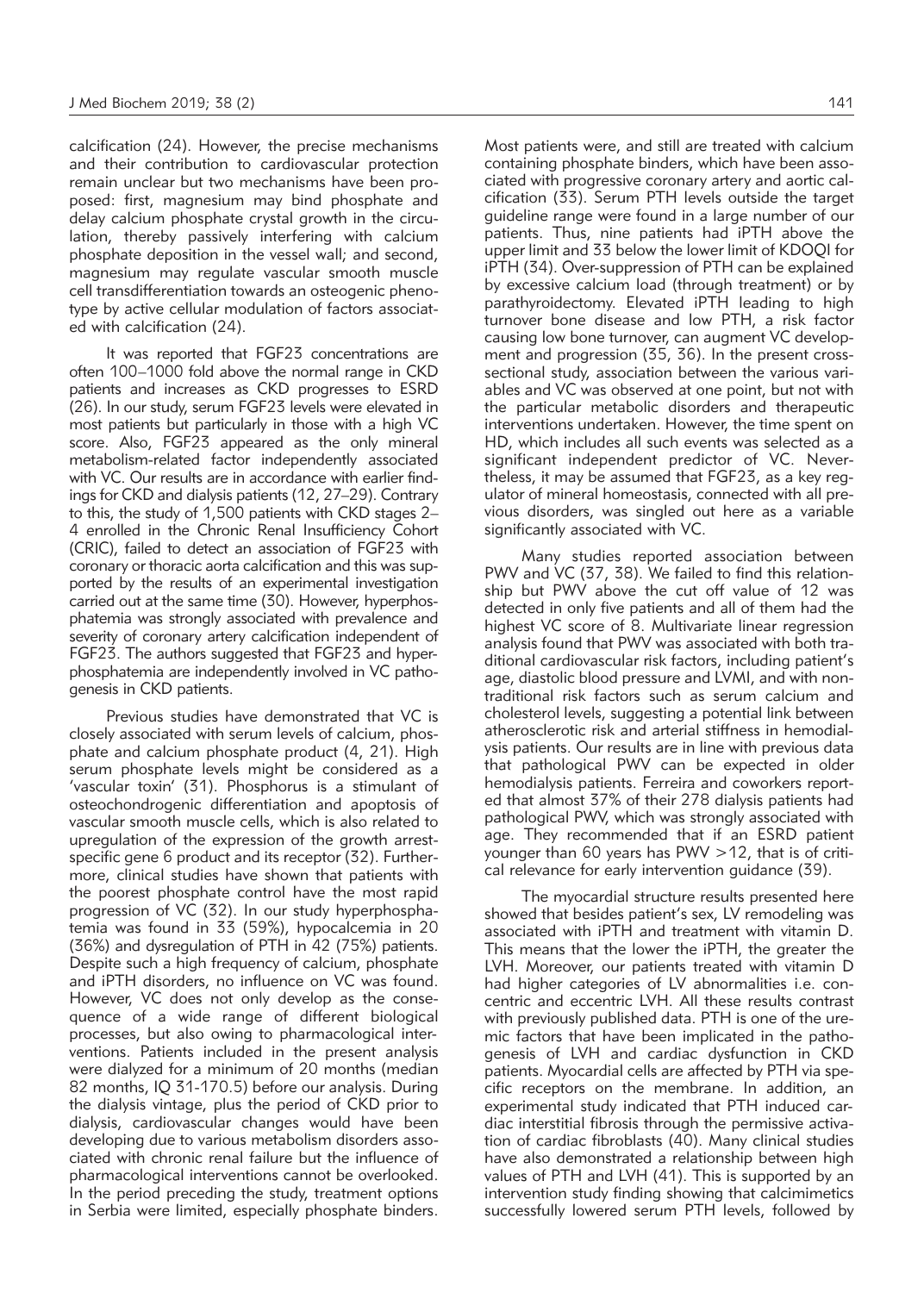improved cardiac function and less LVH (42). The reverse relationship between iPTH and iLVM found in our study could be explained by the higher prevalence of patients with low than with high serum iPTH level. No studies have yet proved that low iPTH causes or is involved in myocardial remodeling. Concentric and eccentric LVH in our patients with low iPTH was most likely the result of an earlier episode of secondary hyperparathyroidism, which was then treated either medically or by parathyroidectomy.

Different findings have been obtained about the effect of vitamin D therapy on myocardial geometry. While many experimental studies have demonstrated that vitamin D can prevent progression of cardiac hypertrophy and have cardio-protective properties (43), others failed to show such a positive influence on LV mass, including the PRIMO study (44) and OPERA trial (45). However, the results of further analysis showed that significantly fewer patients in the vitamin D-treated group were hospitalized for CVD compared to the placebo group. Moreover, their left atrial diameter and serum brain natriuretic peptide levels were lower (46). Our results are in accordance with the former and indicated that patients treated with vitamin D had major disorders in myocardial structure. Since there are many confounding factors in clinical settings, further detailed investigation is needed.

Among the promoters of VC examined here, associations of FGF23 with VC and iPTH with myocardial remodeling were found. On the other hand, a significant number of our patients had low Klotho and vitamin D concentrations, and disturbed serum calcium and phosphate levels. Having in mind that FGF23, Klotho, iPTH, and 1,25-dihydroxyvitamin D are basic regulators of phosphorus metabolism, one could speculate that, although the abnormalities of both minerals and PTH were not selected as risk factors for VCs or PWV, they might have favored VC frequency in our patients. Similar speculations about additional risk factors could be applied to myocardial remodeling. According to the published data, elevated circulating values of FGF23 have been linked to cardiovascular disease in patients with all stages of CKD. Thus, recent experimental data have defined a direct role for FGF23 in pathological changes in cardiac myocytes, independently of changes in mineral metabolism, which led to increased prevalence of LVH and cardiovascular calcification in adults and pediatric patients (47, 48). This influence of FGF23 was not confirmed in patients on overnight hemodialysis with lower phosphate values and better clearance of uremic toxins, for whom no association between LVMI and FGF23 was found (49), indicating that the pathogenesis of LVH in dialysis patients is probably multifactorial and needs further evaluation.

Our study has some limitations. The semi-quantitative radiological Adragao score used was original and has not been validated elsewhere. The small number of patients involved may have influenced statistical significances. Finally, the cross-sectional nature of our study did not give us an explanation about when VC and myocardial remodeling started during treatment of our patients, nor allow us to identify all the factors associated with cardiovascular changes, which is the main limitation of this investigation.

## **Conclusion**

VC and myocardial remodeling are common in prevalent hemodialysis patients but different risk factors associated with them may be selected. Higher risk for VC had patients with longer dialysis vintage and higher FGF23 but lower magnesium serum levels. Changes in geometry of the myocardium i.e. left ventricular hypertrophy and RWT were independently associated with patient's sex (males), iPTH and vitamin D treatment. Also, patient's age and hemoglobin level were selected as independent predictors of RWT. Nevertheless, it is obvious that factors that regulate mineral metabolism in hemodialysis patients had the main role in the formation of both VC and myocardial remodeling and therefore patients with the higher VC score had the highest LV remodeling categories. In long-term treatment of patients on hemodialysis the risk factors intertwine but careful and continuous correction of mineral metabolism disorders is undoubtedly of the utmost importance although it sometimes depends on the availability of treatment measures.

*Acknowledgments.* This work was conducted as a part of project No 175089 funded by the Ministry of Science, Education and Technological Development, Belgrade, Republic of Serbia.

*Funding:* The Society of Nephrology of the Republic of Serbia provided financial support for the laboratory analyses

Authors' contributions:

MB. collected data

VB. collected data

MP collected data

VS, MP, PDj made cardiovascular measurement

MK- made plane radiography

MS- statistical analysis

LjDj. statistical analysis, critical revision of article

VL. designed research/study, performed research/ study, collected data, analyzed data, wrote the paper

# Ethical approval

Protocol of the study received approval from the local Ethic Committee in Clinical Centre of Serbia.

# Conflict of interest statement

The authors stated that they have no conflicts of interest regarding the publication of this article.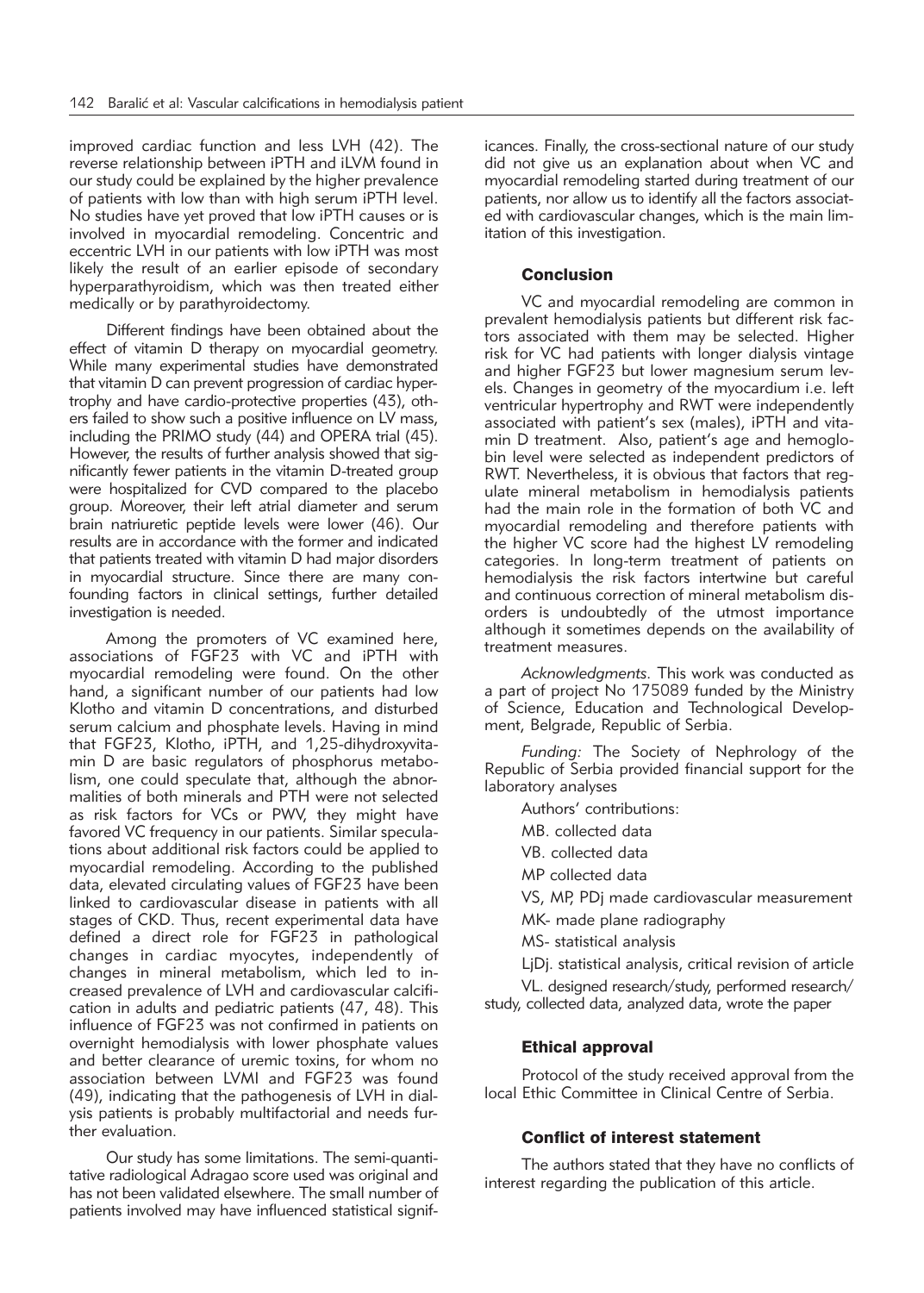### **References**

- 1. Ortiz A, Covic A, Fliser D, Fouque D, Goldsmith D, Kanbay M, Mallamaci F, Massy ZA, Rossignol P, Vanholder R, Wiecek A, Zoccali C, London GM. Epidemiology, contributors to, and clinical trials of mortality risk in chronic kidney failure. Lancet 2014; 383: 1831–43.
- 2. Alpdemir M, Eryilmaz M, Alpdemir MF, Topçu G, Azak A, Yücel D. Comparison of widely used biochemical analytes in the serum and saliva samples of dialysis patients. J Med Biochem 2018; 37: 346–54.
- 3. Schlieper G, Schurgers L, Brandenburg V, Reutlingsperger C, Floege J. Vascular calcification in chronic kidney disease: an update. Nephrol Dial Transplant 2016; 31: 31–9.
- 4. London GM, Guerin AP, Marchais SJ, Metivier F, Pannier B, Adda H. Arterial media calcification in end-stage renal disease: impact on all-cause and cardiovascular mortality. Nephrol Dial Transplant 2003; 18: 1731–40.
- 5. Nitta K, Akiba T, Uchida K, Otsubo S, Otsubo Y, Takei T, Ogawa T, Yumura W, Kabaya T, Nihei H. Left ventricular hypertrophy is associated with arterial stiffness and vascular calcification in hemodialysis patients. Hypertens Res 2004; 27: 47–52.
- 6. London GM, Marty C, Marchais SJ, Guerin AP, Metivier F, de Vernejoul MC. Arterial calcifications and bone histomorphometry in end-stage renal disease. J Am Soc Nephrol 2004; 15: 1943–51.
- 7. Ketteler M, Rothe H, Krüger T, Biggar PH, Schlieper G. Mechanisms and treatment of extraosseous calcification in chronic kidney disease. Nat Rev Nephrol 2011; 7: 509–16.
- 8. Zoccali C, London G. Con: Vascular calcification is a surrogate marker, but not the cause of ongoing vascular disease, and it is not a treatment target in chronic kidney disease. Nephrol Dial Transplant 2015; 30: 352–7.
- 9. Liu S, Quarles LD. How fibroblast growth factor 23 works. J Am Soc Nephrol 2007; 18: 1637–47.
- 10. Kawata T, Imanishi Y, Kobayashi K, Miki T, Arnold A, Inaba M, Nishizawa Y. Parathyroid hormone regulates fibroblast growth factor-23 in a mouse model of primary hyperparathyroidism. J Am Soc Nephrol 2007; 18: 2683–8.
- 11. Ikushima M, Rakugi H, Ishikawa K, Maekawa Y, Yamamoto K, Ohta J, Chihara Y, Kida I, Ogihara T. Antiapoptotic and anti-senescence effects of Klotho on vascular endothelial cells. Biochem Biophys Res Commun 2006; 339: 827–32.
- 12. Jean G, Terrat JC, Vanel T, Hurot JM, Lorriaux C, Mayor B, Chazot C. High levels of serum fibroblast growth factor (FGF)-23 are associated with increased mortality in long haemodialysis patients. Nephrol Dial Transplant 2009; 24: 2792–6.
- 13. Jimbo R, Kawakami-Mori F, Mu S, Hirohama D, Majtan B, Shimizu Y, Yatomi Y, Fukumoto S, Fujita T, Shimosawa T. Fibroblast growth factor 23 accelerates phosphateinduced vascular calcification in the absence of Klotho deficiency. Kidney Int 2014; 85: 1103–11.
- 14. Adragao T, Pires A, Lucas C et al. A simple vascular calcification score predicts cardiovascular risk in haemodial-

ysis patients. Nephrol Dial Transplant 2004; 19: 1480–  $\alpha$ 

- 15. Sahn DJ, DeMaria A, Kisslo J, Weyman A. Recommendations regarding quantitation in M-mode echocardiography: results of a survey of echocardiographic measurements. Circulation 1978; 58, 1072–83.
- 16. http://www.csecho.ca/wp-content/themes/twentyelevencsecho/cardiomath/?eqnHD=echo&eqnDisp =lvmlvmi, page visited 12.dec 2017.
- 17. Asmar R, Benetos A, Topouchian J, Laurent P, Pannier B, Brisac AM, Target R, Levy BI: Assessment of arterial distensibility by automatic pulse wave velocity measurement. Validation and clinical application studies. Hypertension 1995; 26: 485–90.
- 18. Boutouyrie P, Vermeersch SJ et al. Reference Values for Arterial Stiffness' Collaboration: Determinants of pulse wave velocity in healthy people and in the presence of cardiovascular risk factors: 'establishing normal and reference values'. Eur Heart J 2010; 31: 2338–50.
- 19. Bailey MA, Griffin KJ, Scott DJ. Clinical assessment of patients with peripheral arterial disease. Semin Intervent Radiol 2014; 31: 292–9.
- 20. Panjeta M, Tahirović I, Sofić E, Ćorić J, Dervišević A. Interpretation of Erythropoietin and Haemoglobin Levels in Patients with Various Stages of Chronic Kidney Disease. J Med Biochem 2017; 36: 145–52.
- 21. Lumlertgul D, Kantachuvesiri S, Apichaiyingyurd S, Tream trakanpon W,Rattanasompattikul M, Gojaseni P, Thanakitcharu P, Trakarnvanich T, Poonvivatchaikarn U, Vareesangthip K; Impact-CKD investigators. Prevalence of and Predictive Factor for Abdominal Aortic Calcification in Thai Chronic Kidney Disease Patients. Ther Apher Dial 2017 Dec; 21(6): 611–9.
- 22. Disthabanchong S, Vipattawat K, Phakdeekitcharoen B, Kitiyakara C, Sumethkul V. Abdominal aorta and pelvic artery calcifications on plain radiographs may predict mortality in chronic kidney disease, hemodialysis and renal transplantation. Int Urol Nephrol 2018; 50: 355– 64.
- 23. Čabarkapa V, Ilinčić B, Đerić M, Radosavkić I, Šipovac M, Sudji J, Petrović V. Screening for chronic kidney disease in adult males in Vojvodina: A cross-sectional study. J Med Biochem 2017; 36: 153–62.
- 24. Matias PJ, Azevedo A, Laranjinha I, Navarro D, Mendes M, Ferreira C, Amaral T, Jorge C, Aires I, Gil C, Ferreira A. Lower serum magnesium is associated with cardiovascular risk factors and mortality in haemodialysis patients. Blood Purif 2014; 38: 244–52.
- 25. Ter Braake AD, Shanahan CM, de Baaij JHF. Magnesium Counteracts Vascular Calcification: Passive Interference or Active Modulation? Arterioscler Thromb Vasc Biol 2017; 37(8): 1431–45.
- 26. Gutiérrez OM, Mannstadt M, Isakova T, Rauh-Hain JA, Tamez H, et al. Fibroblast growth factor 23 and mortality among patients undergoing hemodialysis. N Engl J Med 2008; 359: 584–92.